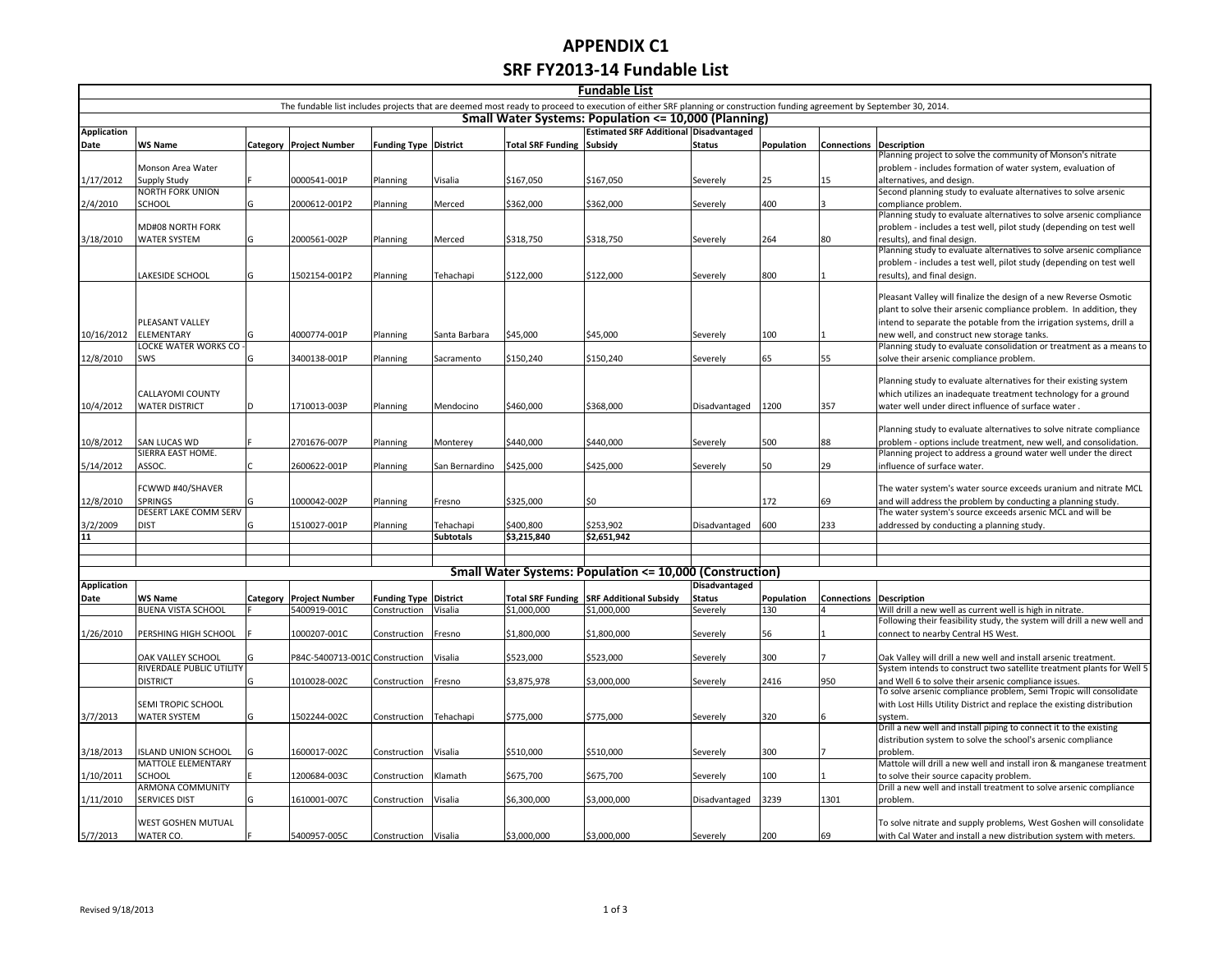|                    |                                             |     |                         |                              |                                |                                |                                                              |                      |            |                                | The water system has an unapproved surface water treatment to                                                                     |
|--------------------|---------------------------------------------|-----|-------------------------|------------------------------|--------------------------------|--------------------------------|--------------------------------------------------------------|----------------------|------------|--------------------------------|-----------------------------------------------------------------------------------------------------------------------------------|
|                    |                                             |     |                         |                              |                                |                                |                                                              |                      |            |                                | treat the ground water well under direct influence of surface water.                                                              |
|                    |                                             |     |                         |                              |                                |                                |                                                              |                      |            |                                | This planning project is to conduct feasibility study to address the                                                              |
| 1/9/2008           | NICASIO SCHOOL                              | ID  | 2100582-001C            | Construction                 | Sonoma                         | \$300,000                      | \$300,000                                                    | Severely             | 70         |                                | category D problem.                                                                                                               |
|                    |                                             |     |                         |                              |                                |                                |                                                              |                      |            |                                | The water system's potable water exceeds nitrate MCL. The project                                                                 |
|                    |                                             |     |                         |                              |                                |                                |                                                              |                      |            |                                | will locate sources of clean and adequate water (surface and/or                                                                   |
|                    | <b>DUCOR CSD</b>                            |     | 5400542-006C            | Construction                 | Visalia                        | \$1,500,000                    | \$1,500,000                                                  | Severely             | 850        | 125                            | wells).                                                                                                                           |
|                    | KETTLEMAN CITY CSD                          |     |                         |                              |                                |                                |                                                              |                      | 1499       |                                |                                                                                                                                   |
| 4/23/2010          |                                             |     | 1610009-005C            | Construction                 | Visalia                        | \$3,000,000                    | \$3,000,000                                                  | Severely             |            | 358                            | Install an arsenic treatment plant to solve arsenic MCL violation.<br>The water system has a ranked category E problem because of |
|                    |                                             |     |                         |                              |                                |                                |                                                              |                      |            |                                | undersized distribution system that creates water quantity problem.                                                               |
|                    |                                             |     |                         |                              |                                |                                |                                                              |                      |            |                                | This project will solve the problem by replacing existing distribution                                                            |
|                    | CUTLER PUD                                  |     | 5410001-003C            | Construction                 | Visalia                        | \$997,693                      | \$997,693                                                    | Severely             | 6200       | 1219                           | system.                                                                                                                           |
|                    | RIVIERA WEST MUTUAL                         |     |                         |                              |                                |                                |                                                              |                      |            |                                | Installation of addition treatment to achieve two log Giardia                                                                     |
| 1/15/2009          | WATER CO.                                   | ID. | 1700568-001C            | Construction                 | Mendocino                      | \$385,000                      | \$308,000                                                    | Disadvantaged        | 500        | 240                            | removal.                                                                                                                          |
|                    | DEL REY COMMUNITY                           |     |                         |                              |                                |                                |                                                              |                      |            |                                |                                                                                                                                   |
| 12/13/2010         | <b>SERV DIST</b>                            | н   | 1010035-004C            | Construction                 | Merced                         | \$793,000                      | \$515,450                                                    | Disadvantaged        | 1100       | 362                            | Install 225 meters to currently unmetered connections.                                                                            |
|                    | <b>AMADOR COUNTY</b>                        |     |                         |                              |                                |                                |                                                              |                      |            |                                | Construct direct tie between wells #9 and #14 to storage tank #9.                                                                 |
| 2/27/2009          | SERVICE AREA #3/UNIT 6                      |     | 0310021-003C            | Construction                 | Stockton                       | \$1,805,292                    | \$1,444,234                                                  | Disadvantaged        | 2386       | 723                            | This will provide the required chlorine contact times.                                                                            |
|                    |                                             |     |                         |                              |                                |                                |                                                              |                      |            |                                | The water system experience high concentration of Arsenic that                                                                    |
| 1/10/2011          | <b>BRIDGEPORT PUD</b>                       | lG  | 2610003-002C            |                              |                                | \$2,268,984                    | \$1,815,187                                                  |                      | 3000       | 227                            | exceeds the MCL. The project is construction a of coagulation and<br>filtration treatment plant.                                  |
|                    |                                             |     |                         | Construction                 | San Bernardino                 |                                |                                                              | Disadvantaged        |            |                                | Provide treated water to 108 customers currently using raw                                                                        |
| 3/10/2009          | AWA BUCKHORN PLANT                          |     | 0310012-005C            | Construction                 | Stockton                       | \$2,200,000                    | \$1,760,000                                                  | Disadvantaged        | 8508       | 2558                           | untreated water.                                                                                                                  |
|                    |                                             |     |                         |                              |                                |                                |                                                              |                      |            |                                |                                                                                                                                   |
| 8/9/2012           | AWA BUCKHORN PLANT                          |     | 0310012-006C            | Construction                 | Stockton                       | \$348,000                      | \$278,400                                                    | Disadvantaged        | 8508       | 2558                           | Reduce DBP by coagulating TOC with Aluminum Chlorohydrate                                                                         |
| 19                 |                                             |     |                         |                              | <b>Subtotals</b>               | \$32,057,647                   | \$26,202,664                                                 |                      |            |                                |                                                                                                                                   |
|                    |                                             |     |                         |                              |                                |                                |                                                              |                      |            |                                |                                                                                                                                   |
|                    |                                             |     |                         |                              |                                |                                |                                                              |                      |            |                                |                                                                                                                                   |
|                    |                                             |     |                         |                              |                                |                                | Large Water Systems: Population > 10,000 (Construction Only) |                      |            |                                |                                                                                                                                   |
| <b>Application</b> |                                             |     |                         |                              |                                |                                |                                                              | <b>Disadvantaged</b> |            |                                |                                                                                                                                   |
| Date               | WS Name                                     |     | Category Project Number | <b>Funding Type District</b> |                                |                                | <b>Total SRF Funding SRF Additional Subsidy</b>              | <b>Status</b>        | Population | <b>Connections Description</b> | East Valley will construct Plant 150, two 800,000 gallon tanks, and                                                               |
|                    | <b>EAST VALLEY WATER</b>                    |     |                         |                              |                                |                                |                                                              |                      |            |                                |                                                                                                                                   |
|                    |                                             |     |                         |                              |                                |                                |                                                              |                      |            |                                |                                                                                                                                   |
| 12/3/2012          | <b>DISTRICT</b>                             |     | 3610064-003C            | Construction                 | San Bernardino                 | \$21,900,000                   | \$3,000,000                                                  | Disadvantaged        | 68000      | 21827                          | necessary piping to treat perchlorate from three wells.                                                                           |
|                    |                                             |     |                         |                              |                                |                                |                                                              |                      |            |                                | The water system's potable water exceeds disinfection by product                                                                  |
|                    |                                             |     |                         |                              |                                |                                |                                                              |                      |            |                                | MCL. This project will install UV treatment to solve the problem.                                                                 |
|                    | LOS ANGELES-CITY, DEPT.<br>OF WATER & POWER | lG  | 1910067-043             |                              |                                | \$45,887,650                   | \$0                                                          |                      | 4071873    | 680607                         | Total project cost is \$107M, of which can be funded by SRF                                                                       |
|                    |                                             |     |                         | Construction                 | Metropolitan                   |                                |                                                              | Disadvantaged        |            |                                | depending on funds availability.<br>The water system has a ranked category D problem due to                                       |
|                    | LOS ANGELES-CITY, DEPT.                     |     |                         |                              |                                |                                |                                                              |                      |            |                                | uncovered reservoir. To solve this problem, a concrete buried                                                                     |
|                    | OF WATER & POWER                            | lG  | 1910067-032             | Construction                 | Metropolitan                   | \$15,525,897                   | \$0                                                          | Disadvantaged        | 4071873    | 680607                         | reservoir will be constructed.                                                                                                    |
|                    |                                             |     |                         |                              |                                |                                |                                                              |                      |            |                                | The water system's potable water exceeds disinfection by product                                                                  |
|                    |                                             |     |                         |                              |                                |                                |                                                              |                      |            |                                | MCL. This project will construct the North Hollywood Ammonization                                                                 |
|                    | LOS ANGELES-CITY, DEPT.                     |     |                         |                              |                                |                                |                                                              |                      |            |                                | Station to add aqua ammonia to form chlorine residual disinfectant                                                                |
|                    | OF WATER & POWER                            | G   | 1910067-052             | Construction                 | Metropolitan                   | \$28,630,603                   | \$0                                                          | Disadvantaged        | 4071873    | 680607                         | in the water.                                                                                                                     |
|                    |                                             |     |                         |                              |                                |                                |                                                              |                      |            |                                |                                                                                                                                   |
|                    |                                             |     |                         |                              |                                |                                |                                                              |                      |            |                                | The water system's Ivanhoe Reservoir will be taken out-of-service to<br>comply with Long Term 2 Surface Water Treatment Rule. In  |
|                    | LOS ANGELES-CITY, DEPT.                     |     |                         |                              |                                |                                |                                                              |                      |            |                                | addition, this project will construct a pipeline that connects into                                                               |
| 1/10/2011          | OF WATER & POWER<br>SOUTH TAHOE PUD -       |     | 1910067-039C            | Construction                 | Metropolitan                   | \$45,548,876                   | \$0                                                          | Disadvantaged        | 4071873    | 680607                         | Silver Lake Reservoir.<br>This project will install meters to unmetered customers of the water                                    |
|                    | MAIN                                        | н   | 0910002-016             | Construction                 | Sacramento                     | \$3.000.000                    | \$1,950,000                                                  |                      | 60000      | 13635                          | system.                                                                                                                           |
|                    |                                             |     |                         |                              |                                |                                |                                                              | Disadvantaged        |            |                                | The water system's aging and deteriorating water main causes                                                                      |
|                    |                                             |     |                         |                              |                                |                                |                                                              |                      |            |                                | insufficient delivery of the water supply. This project is for water                                                              |
| 10/4/2012          | SAN DIEGO - CITY OF                         |     | 3710020-066C            | Construction                 | San Diego                      | \$15,000,000                   | \$0                                                          |                      | 1266731    | 271962                         | main replacement.                                                                                                                 |
|                    | <b>ELSINORE VALLEY MWD</b>                  |     |                         |                              |                                |                                |                                                              |                      |            |                                |                                                                                                                                   |
|                    | (Consolidation with                         |     |                         |                              |                                |                                |                                                              |                      |            |                                |                                                                                                                                   |
|                    | County Water Company of                     |     |                         |                              |                                |                                |                                                              |                      |            |                                | Consolidation of the western portion of County WC of Riverside with                                                               |
|                    | Riverside)                                  |     | 3310012-016             | Construction                 | Riverside                      | \$3,000,000                    | \$3,000,000                                                  | Severely             | 121420     | 36817                          | Elsinore Valley MWD to address CWC's nitrate MCL violation.                                                                       |
|                    | EASTERN MUNICIPAL WD                        |     |                         |                              |                                |                                |                                                              |                      |            |                                |                                                                                                                                   |
|                    | (Consolidation with                         |     |                         |                              |                                |                                |                                                              |                      |            |                                |                                                                                                                                   |
|                    | County Water Company of<br>Riverside)       |     | 3310009-067             | Construction                 | Riverside                      | \$3,000,000                    | \$3,000,000                                                  |                      | 414710     | 141243                         | Consolidation of the eastern portion of County WC of Riverside with<br>Eastern MWD to address CWC's nitrate MCL violation.        |
|                    |                                             |     |                         |                              |                                |                                |                                                              | Severely             |            |                                | The construction of a SWTP, pipeline, and infiltration basin to                                                                   |
| 10                 | CITY OF WOODLAND                            |     | 5710006-009C            | Construction                 | Sacramento<br><b>Subtotals</b> | \$140,000,000<br>\$321,493,026 | \$10,950,000                                                 |                      | 56000      | 14734                          | combat high nitrate levels in wells.                                                                                              |